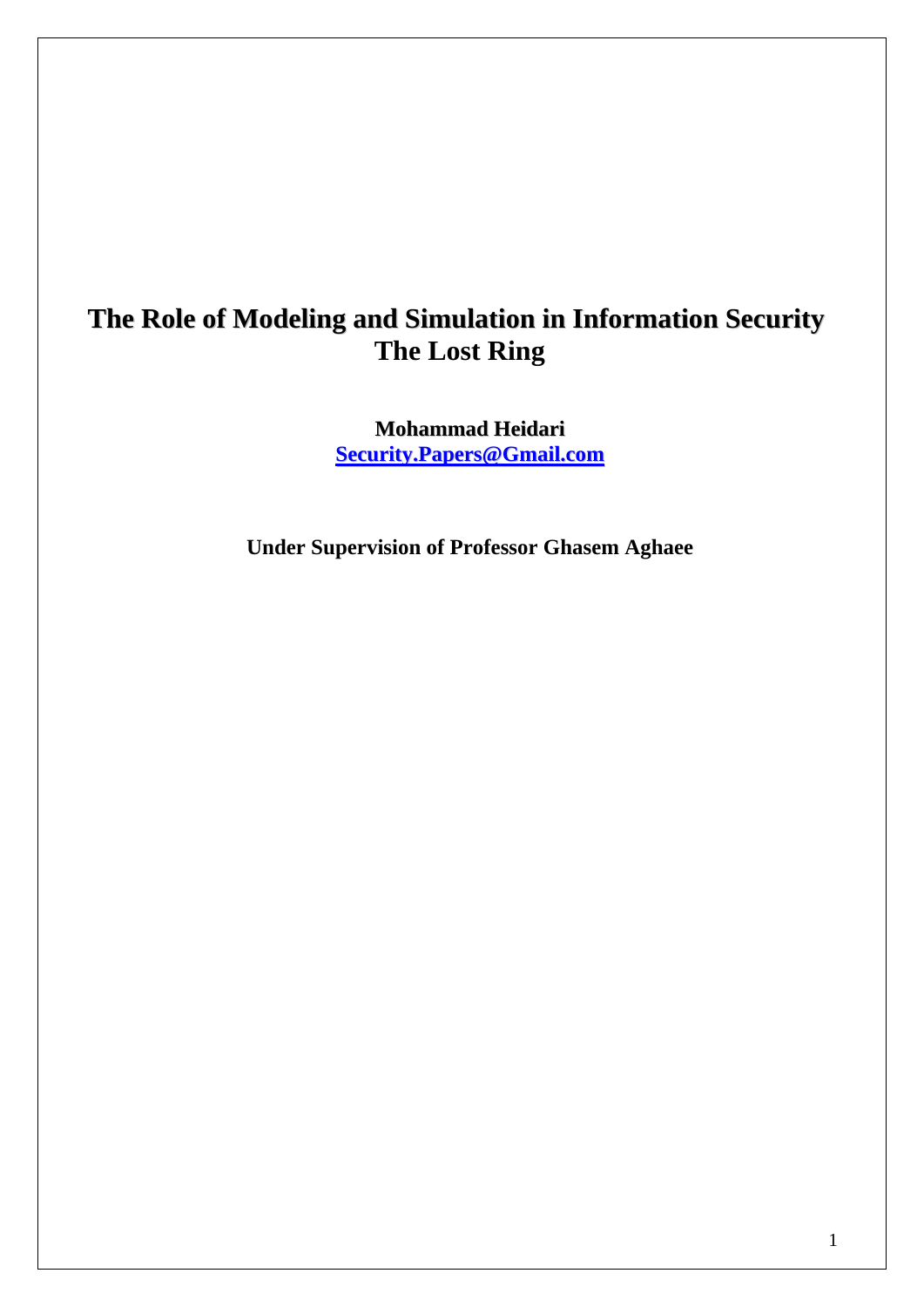## **Abstract**

There is a spate of papers and tools on using Modeling and Simulation (M&S) for testing Denial of Service- (DoS), virus and worm (Propagation, attacks) against computer networks, but this is not a whole story, there is not any explicit M&S tool for testing computer/network security and network attack modeling. In the other words, it seems that Computer Simulation was studied and investigated in many areas but the field of Computer Security has not produced significant research results in this area to date! It goes without saying that M&S is used to understand and develop complex system, it is used to provide analysis and insight into building better systems. M&S is also an effective tool to save time and money during development and implementation. In the field of Information Security, Models and tools for simulation of computer and network security can facilitate the development of more secure robust and safer computer network infrastructures. Unfortunately, today many computer networks were constructed without any virtually backgrounds in modeling and simulating for testing different kinds of computer network attacks and their impacts on computer and networks. In this paper, I try to explain the applications of M&S for modeling and simulation of computer/network security. This article also tries to analyze the current state of M&S in the field of information security, and presents new suggestions to solve the problems in modeling and simulating in the field of Information Security.

**February 3, 2006**

**Keywords:** Modeling, Simulation, Information Security, IWAR, DOS/DDOS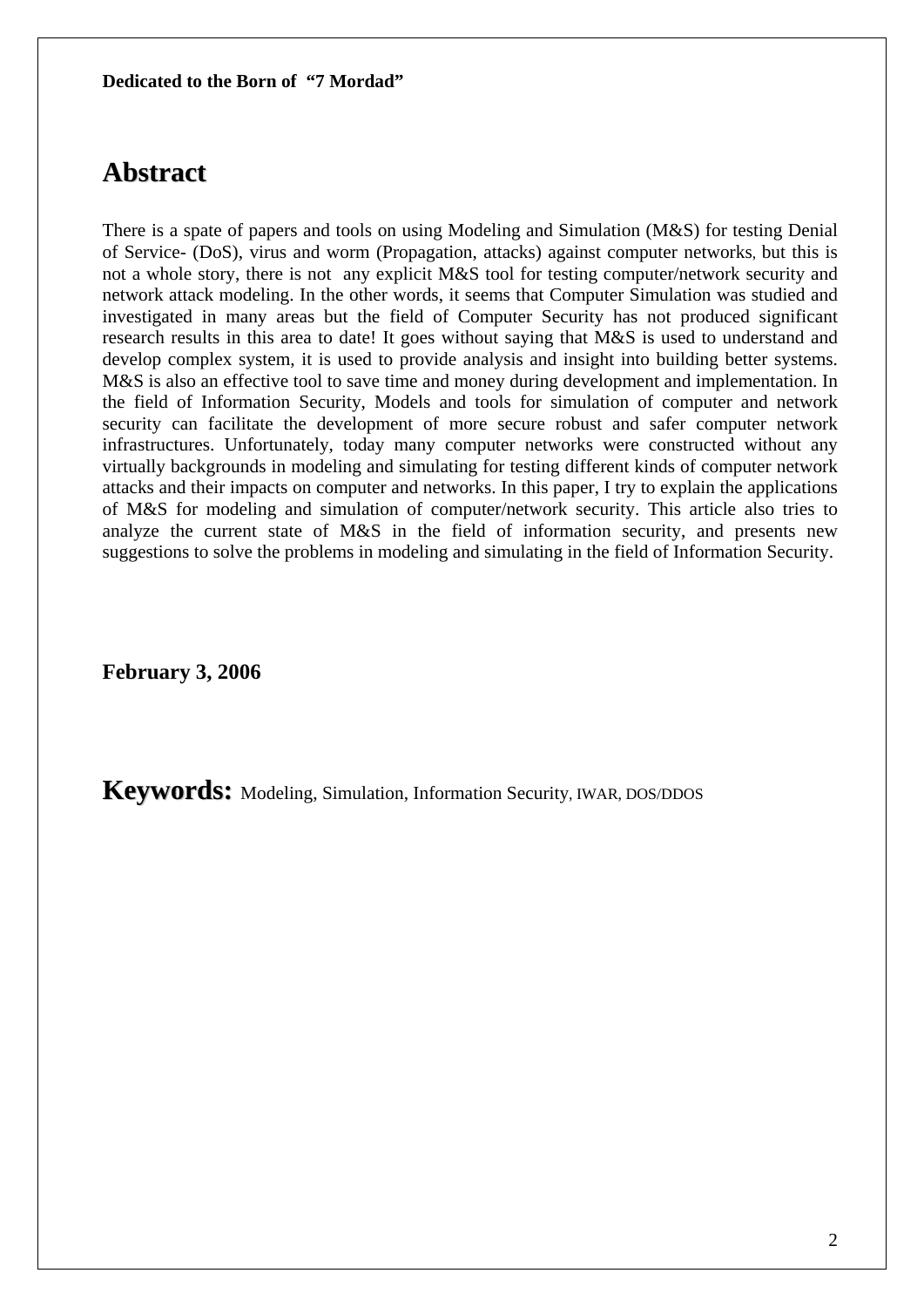# **1- Introduction to M&S**

## **1-1- Model**

A model is a physical, mathematical, or otherwise logical representation of a system, entity, phenomenon, or process. [1] A system is understood to be an entity which maintains its existence through the interaction of its parts. A model is a simplified representation of the actual system intended to promote understanding. Figure 1 demonstrates the Model Taxonomy, in this figure Models are divided into four major parts: **Deterministic models, stochastic models, Rule based models and Multi-agent models.** 

### **Figure 1: Taxonomy of Models**



**Deterministic models:** The processes of this model are often described by differential equations, with a unique input leading to unique output for well-defined linear models and with multiple outputs possible for non-linear models; in these models, equations can be solved by different numerical methods.

**Stochastic models:** This type is used to model temporal behavior phenomena with random components. In this model, unique input leads to different output for each model run, due to the random component of the modeled process, single simulation gives only one possible result. All of the major models in the IS are Stochastic models

**Rule based models:** In this model, processes governed by local rules using cellular automata. In this type of models we encounter with non-linear dynamic mathematical systems based on discrete time and space.

**Multi-agent models:** For modeling complex systems (including multi role, multi platform and multi system aspects) we can use Multi-agent models. In these models we must develop group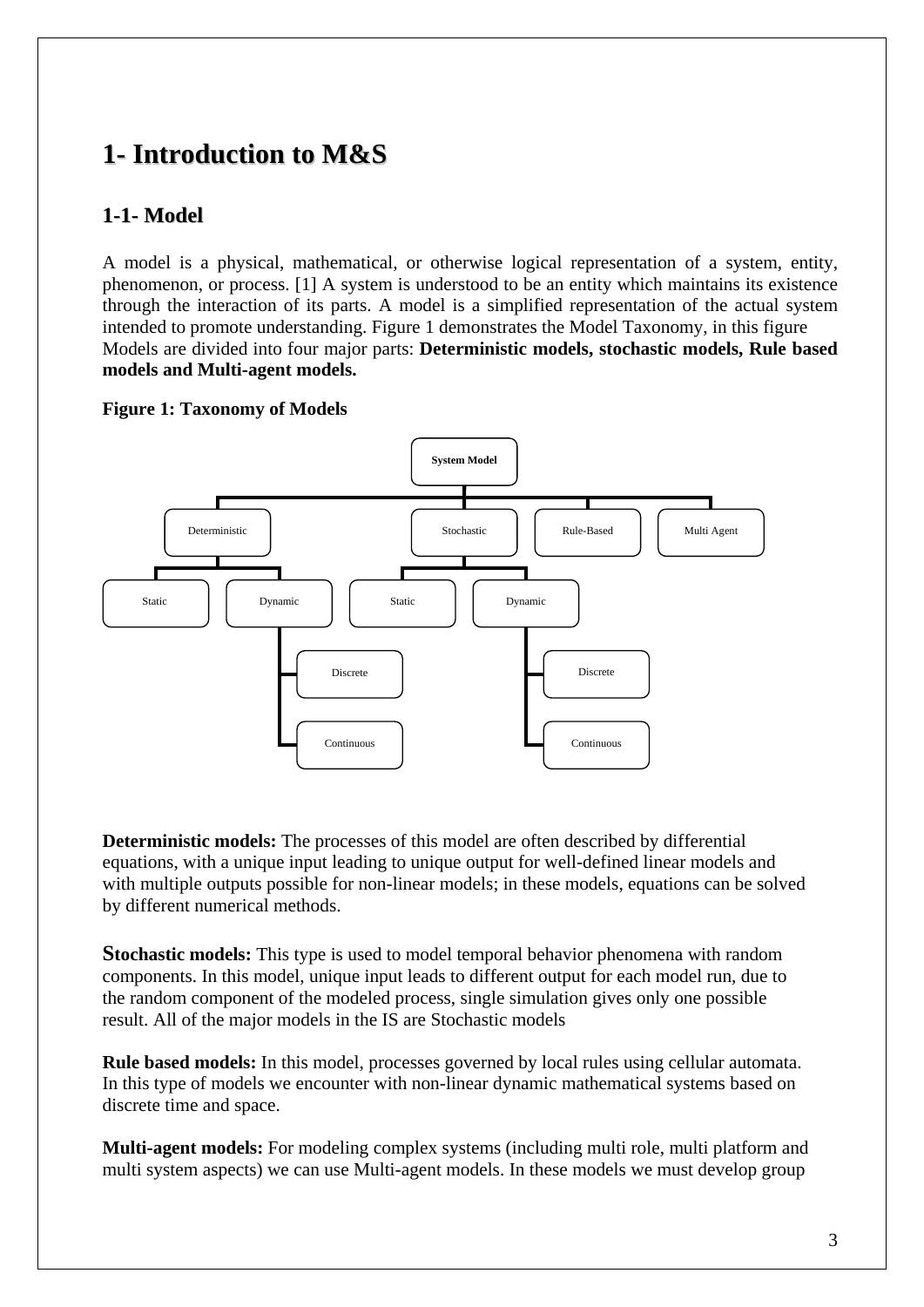of interacting agents. Agent is any actor in a system that can generate events that affect itself and other agents, a typical agent is modeled as a set of rules.

A dynamic model includes time in the model. Time can be included explicitly as a variable in a mathematical formula, or be present indirectly. through the time derivative of a variable or as events occurring at certain points in time. A static model can be defined without involving time; Static models are often used to describe systems in steady-state or equilibrium situations, where the output does not change if the input is the same. However, static models can display a rather dynamic behavior when fed with dynamic input signals. There are two main classes of dynamic models: continuous-time and discrete-time models. Continuous-time models evolve their variable values continuously over time, but Discrete-time models may change their variable values only at discrete points in time. Because of natural attributes of security models, most security simulation tools based on discrete event modeling and simulation techniques.

For Modeling a system three different representation forms of a model must be taken into considerations: [2]



#### **Figure 2: Three representation forms of a Model**

The Conceptual Model describes the abstracted and idealized representation of the real system and holds all concepts of the model. The Formal Model is the formalized description of the Conceptual Model, compliant with a well-defined modeling formalism, expresses the Conceptual Model quantitatively and unambiguously, and thereby prepares several methods for its solution. The Executable Model technically implements the Formal Model and provides the additional information that allows the model to be executed and operated on a computer or in a network of computers. The additional information includes, for example, memory allocation, variable data type declaration, calls of operating system procedures, and communication protocols as typically required in development and execution environments.

If the model is going to be credible and a predictor of future behavior of a system/process it is critical that the model goes through rigorous Verification and Validation (V&V). Model verification is the process of demonstrating that a model is correctly represented and was transformed correctly from one representation form into another, according to all transformation and representation rules, requirements, and constraints. Model validation is the process of demonstrating that a model and its behavior are suitable representations of the real system and its behavior with respect to an intended purpose of model application. To meet these goals (V&V), several approaches were suggested. A common approach is the repeatable comparison between a real system with its model, it means that, the model must be evaluate in each execution and reformulate for better construction. In many cases especially in IS, "Verification" process is time consuming activity and Simulator can check his/her model via validating process. In development of models there is always a trade off [3]. A model is a simplification of reality, and as such, certain details are excluded from it. However, there is the belief that no model is truly valid, as it cannot replicate reality [4].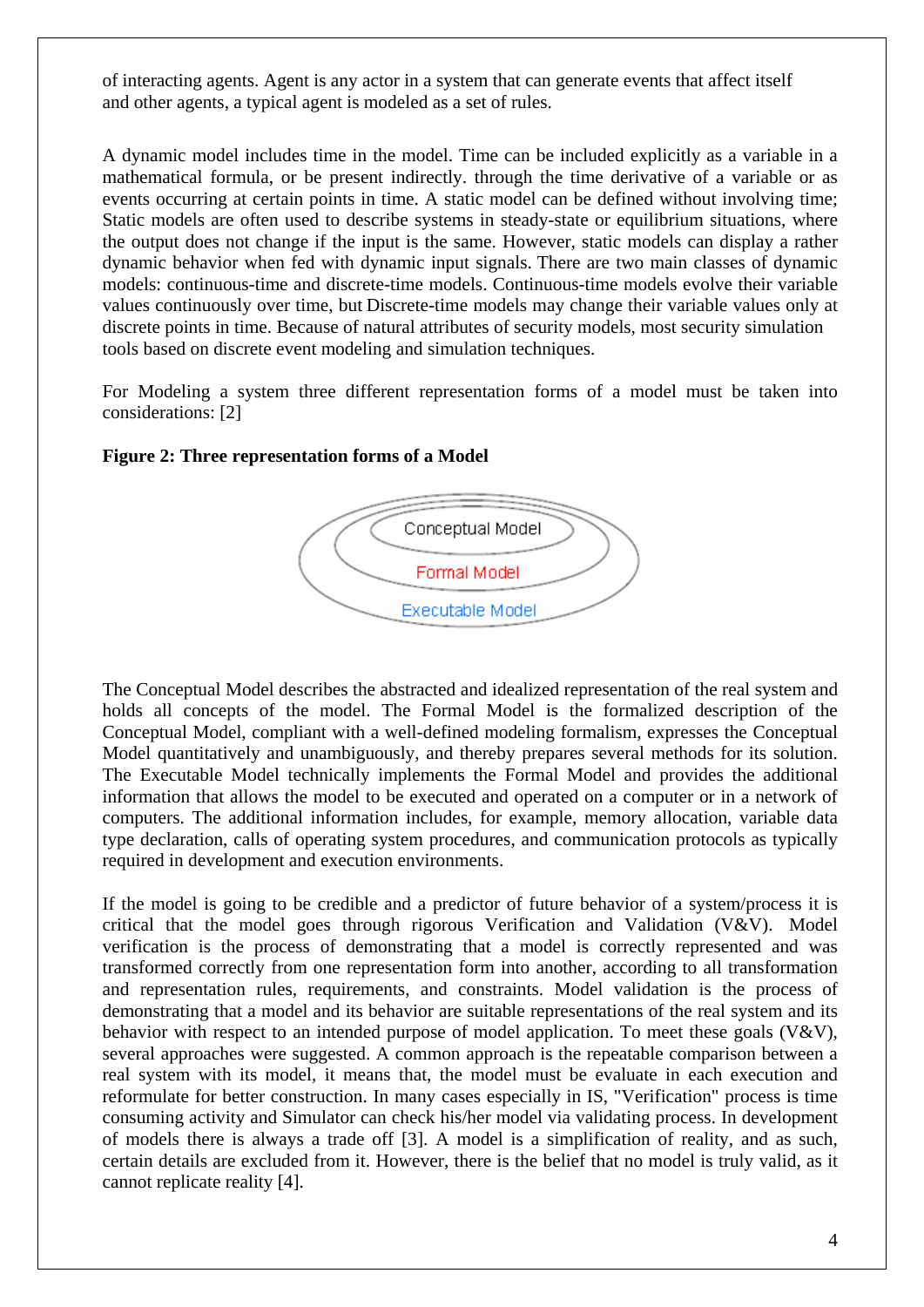## **1-2- Simulation**

Simulation is the manipulation of a model in such a way that it represents the behavior of system. Simulation is a cost-effective tool/concept for exploring new systems/processes without having to build them. Simulation can be categorized into three parts:

1- Live Simulation: Simulating real entities (people and/or equipments) in the real world, in the field of IS **Packet wars** and **Role Paying** are examples of Live Simulation.

2- Virtual Simulation: Simulating real entities in a virtual world.

3- Constructive Simulation: Simulating virtual entities, usually in a virtual world. In the field of IS **Sniffers** and **canned attack/defend scenarios** are Constructive Simulation.

M&S is a concept/discipline for developing a level of understanding of the interaction of the parts of a system or process, and the system or process as a whole.the results of M&S can help IS in many areas including: Analyzing the Risks of Information Security Investments, Predicating the future in the field of IS (Vulnerability Risk Assesment), Simulating the process of Malicious Codes propagating, Evaluating the security topologies in computer systems, etc. we can summarize these applications as :

- 1- Testing both attack and defense
- 2- Analysis of intrusions and attacks
- 3- Research and Development (R&D) of new countermeasures

In the field of IS we encounter with large and/or complex systems/processes to simulate, in these cases we need techniques to break the system into subsystems, DOD (Department of Defense) developed a technical framework to make it easier for all kinds of simulation models In order to solve the problems of traditional simulation models (The lack of reusability and interoperability), DOD developed High Level Architecture **(HLA)**. HLA connects several computer-based simulation systems so that they can run together and exchange information. Instead of building a big monolithic simulation system from scratch, the HLA allows engineers to combine existing simulation systems with new systems. HLA enables them to reuse existing systems for new purposes. They can also mix different programming languages and operating systems.

### **Figure 3: HLA Components**

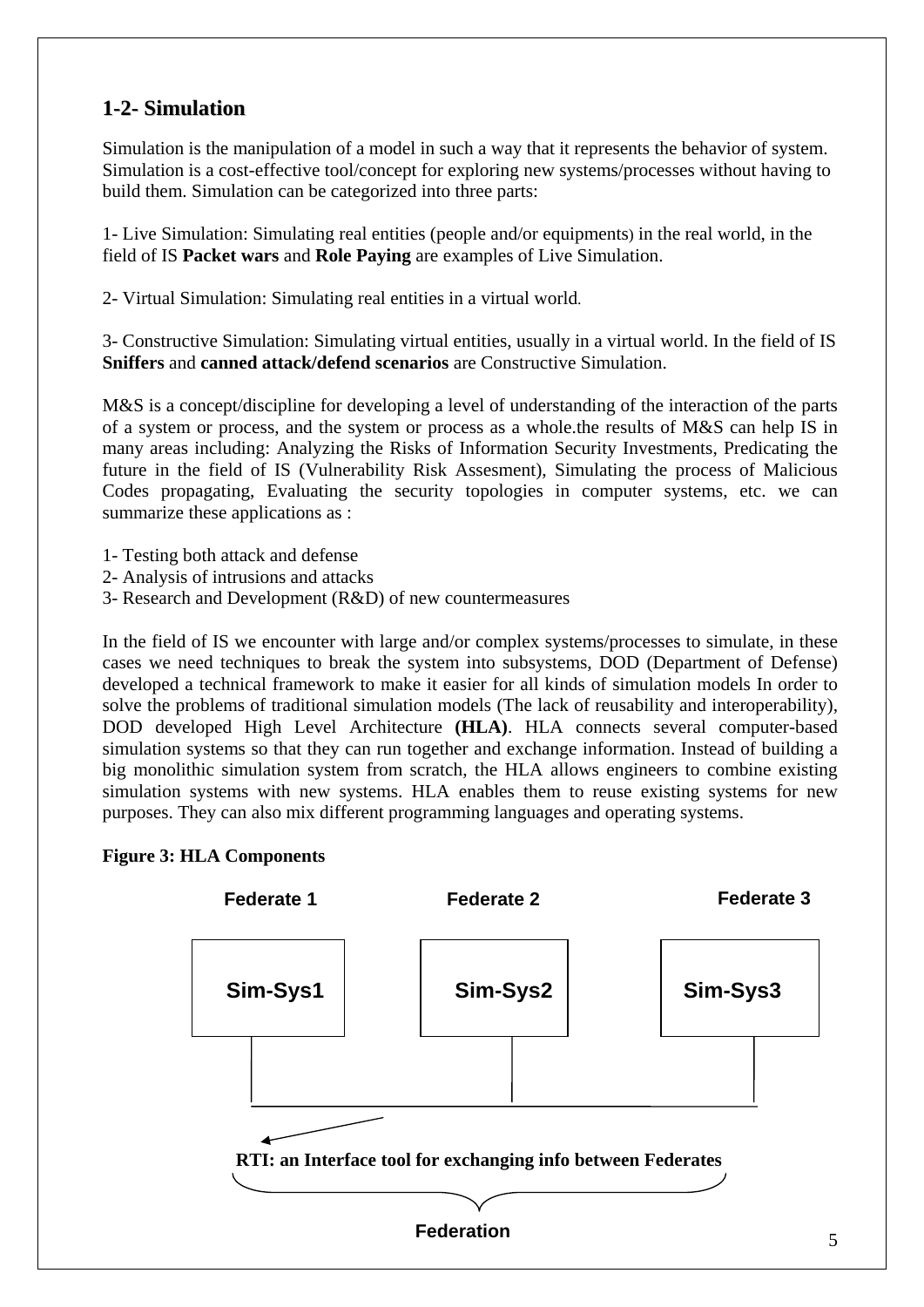In HLA an engineer can combine several simulation systems, called federates, into one big simulation, called the federation [5]. To do this they need to have a way to exchange information between the participating systems (federates). The RTI lets the participating simulation systems (Federates) connect to each other and exchange information.

# **2- Current State of M&S in the field of Information Security**

As mentioned earlier, there is not any explicit M&S tool for testing computer security and network attack modeling. There are some special purpose tools for modeling and Simulating of Information Security. For Modeling & Simulation in the field of IS, we can use Network Simulators. These tools are: OPNET, NS-2, Cnet, Netrule, etc. But Network Simulators are poor choices when it comes to simulating computer security and network attacks. There are significant limitations to applying modeling and simulation when it comes to security issues. Simulation of information security divides into five distinct categories [6]:

- 1 Packet wars: (Example: IWAR)
- 2 Network Design Tools: (Example: OPNET)
- 3 Canned Attack/Defend Scenarios: (Example: MAADNET)
- 4 Management Flight Simulators: (Example: EASEL)
- 5 Role-Playing

### **2-1 – Packet wars: (Example: IWAR)**

**Information Warfare Analysis and Research (IWAR)** involves tactical level of network attack and defense. IWAR (In Network Security) Consists of three Parts:

- 1- Computer Network Attack (CNA)
- 2- Computer Network Defense (CND)
- 3- Computer Network Exploitation (CNE)

The design goals of IWAR include: a heterogeneous operating systems, networking equipment, defensive security tools, and offensive exploits; containing **"soft"** and **"hard"** targets. Some of the IWAR tools and capabilities for simulation of network security/network attacks [7]:

#### **Defense tools:**

Firewalls and IDS , Cryptography and encryption , Application and protocol wrappers Honey pots, Access Control Methods/ACL, Forensic analysis tools

#### **Attack/Exploit tools:**

Trojan horses, Different exploits (Malicious active components exploits, buffer overflow exploits, protocol exploits, race condition exploits), Vulnerability scanners, Viruses and worms, Network sniffers, Mail and protocol spoofing, Distributed Denial of Service (DDoS) attack tools, Password cracking software, Port scanners.

IWAR has some drawbacks, the major drawbacks with the IWAR are: Lab is the implementation and maintenance of the laboratory requires significant investments in terms of hardware, software, and human resources to keep the equipment up to date and maintaining the physical networks of computers and communication components.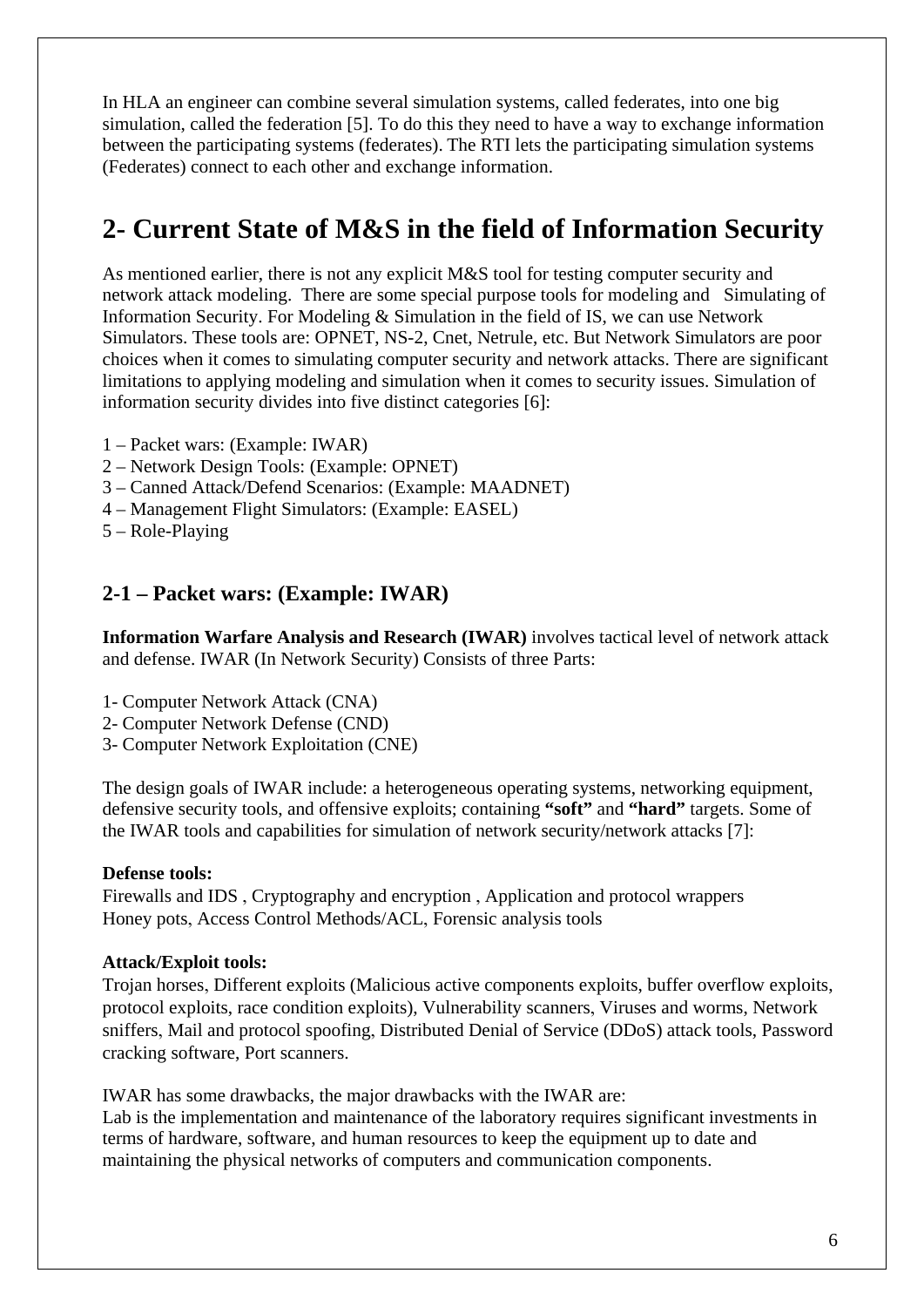## **2-2 – Network Design Tools: (Example: OPNET)**

**Optimized Network Engineering Tool (OPNET)** is a sophisticated M&S tool with the specific purpose to construct, simulate, and evaluate communication network design (topologies with specific devices), configurations of network nodes the transmission of packets through the network, and the use of different network protocols all from a performance point of view. OPNET was developed by MIT. OPNET consists of four different editors:

- 1- Network Editor: To Design Network Topology
- 2- Node Editor: Data Flow are defined here
- 3- Process Editor: is used for describing logic flows and behaviors
- 4- Parameter Editor: is seen as utility editor

The essential part of OPNET that is used for simulating Security is NetDoctor. NetDoctor is used mainly for analyzing network security with focus on policies and configuration testing. Utilizing NetDoctor help engineers to audit and validate network devices configuration for misconfiguration, and it helps an administrator for troubleshooting of network devices. Misconfigured network devices are a big security risk within the network environment and figures saying 40% of security related issues are caused by misconfigured network devises and servers.

In the following, there are some advantages of NetDoctor

- 1- Analyze Network Health
- 2- Detect Configuration problems
- 3- Enforce Organizational Policies in the network
- 4- Automate the process of Audit and Validation

Major drawbacks with OPNET are:

1- Lack of truthful (Verified and Validated) Attacks Models DoS and DDoS attacks can be tested because a TCP/IP stack is implemented in OPNET but if buffer overflows, race conditions, viruses, and worms are going to be tested we need models

2- Problems with modeling network traffic

## **2-3 - Military Academy Attack/Defense Network (MAADNET)**

MAADNET will allow users to evaluate/simulate relationships between people, procedures, hardware, software, and data and how each of these components impact on network design, security and information assurance (Represents Soft Factors). MAADNET uses a client-server architecture in which the user builds and tests a network design on the client side and later submits the planned network to the server. The server simulates various events and grades the network based on "hard" metrics like message latency, percent down time, etcetera. The network is also graded on "soft" metrics like how well confidentiality, integrity, and availability were maintained during simulated attacks. In this approach, Simulation Tools are inexpensive to build. The major drawback of MAADNET is Lack of models and simulation Tool.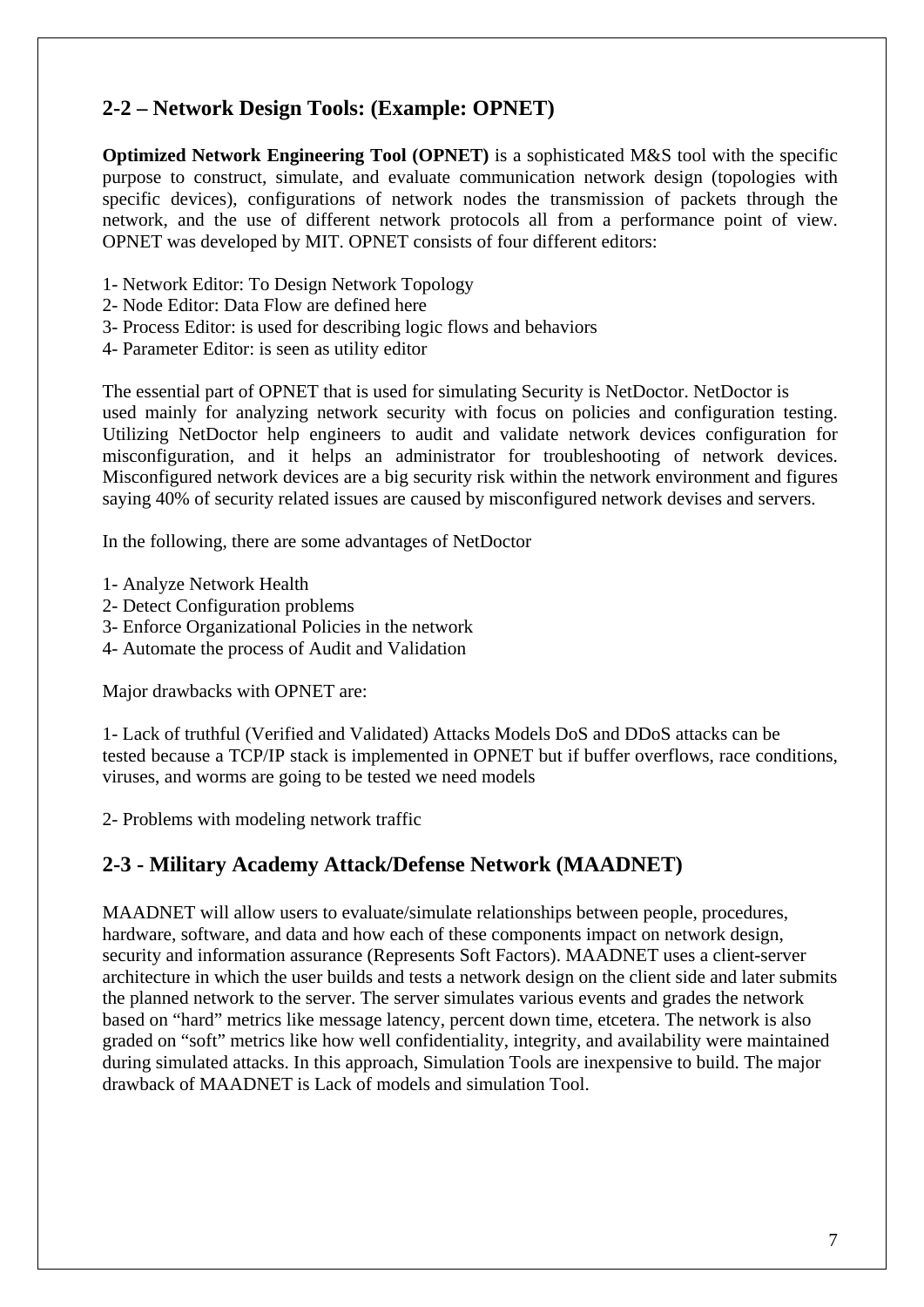## **2-4 - EASEL**

Easel is a modeling and simulation language and tool. Easel can be used for simulating various unbounded systems such as [8]:

- Internet
- Telephone systems
- Software organizations

Simulating with EASEL is quite rudimentary (Simulations in network security are to primitive to draw any conclusions from), and cheap.

### **2-5 – Role-Playing**

These simulations are more based on a face-to-face orientation. Their purpose is to get better understanding the different roles an organization uses in defending it self against a large-scale Attack. In their simplest form role-playing simulation does not even use computers.

As mentioned earlier, I could not find any explicit M&S tool used for testing computer and network security with network attack modeling. Maybe the military has these kinds of simulation tools it is hard to tell. Indications are that they do not have it but they are very interested in develop such simulation tools. Military organizations in USA are using OPNET with own created modules form simulation of various matter [10]. Other simulation tools such as NS-2 have the "equal9" potential as OPNET to be able to get customized for the purpose of computer and network security testing. Simulation tool such as NetSim is really interesting from a computer and network security testing scenario. It is still in its infancy but is has potential to be accurate and predictive as a simulation tool in the future. To really model and simulate computer and network security today with different network attack techniques and models for predicting the impact of such an attack, live simulation, such as IWAR is the only way to go. If M&S simulation tool is going to get a market of computer and network security testing, attack models have to be implemented and some kind of OS emulation on node level has to be in process to really get accurate answers from the simulations.

The section 3 presents a Simulation that is implemented by OPNET. [9]

## **3- Case Study: DDOS Simulating**

In this simulation, the network is "attacked" by another network representing a hi-jacked botnet used for attacking the "peaceful" network with a flooding attack. Three servers are connected to a switch which is a LAN for sales people. The firewall is configured passing trough FTP traffic without any VPN tunneling involved. This "weakness" is exploited by the botnet sending flooded messages of FTP traffic to the FTP server. Outside the firewall is a miniature representation of Internet which another department of the company is connected to. There is another LAN with engineers working against the Database server and transporting files to the FTP server. While the firewall is passing FTP traffic trough no net for VPN tunneling is needed on that service. The following graph show how the FTP server is attacked by packet floods from the botnet network. During this time ordinary user could not access the FTP server resulting in a Denial of Service. This Simulation contains the following components: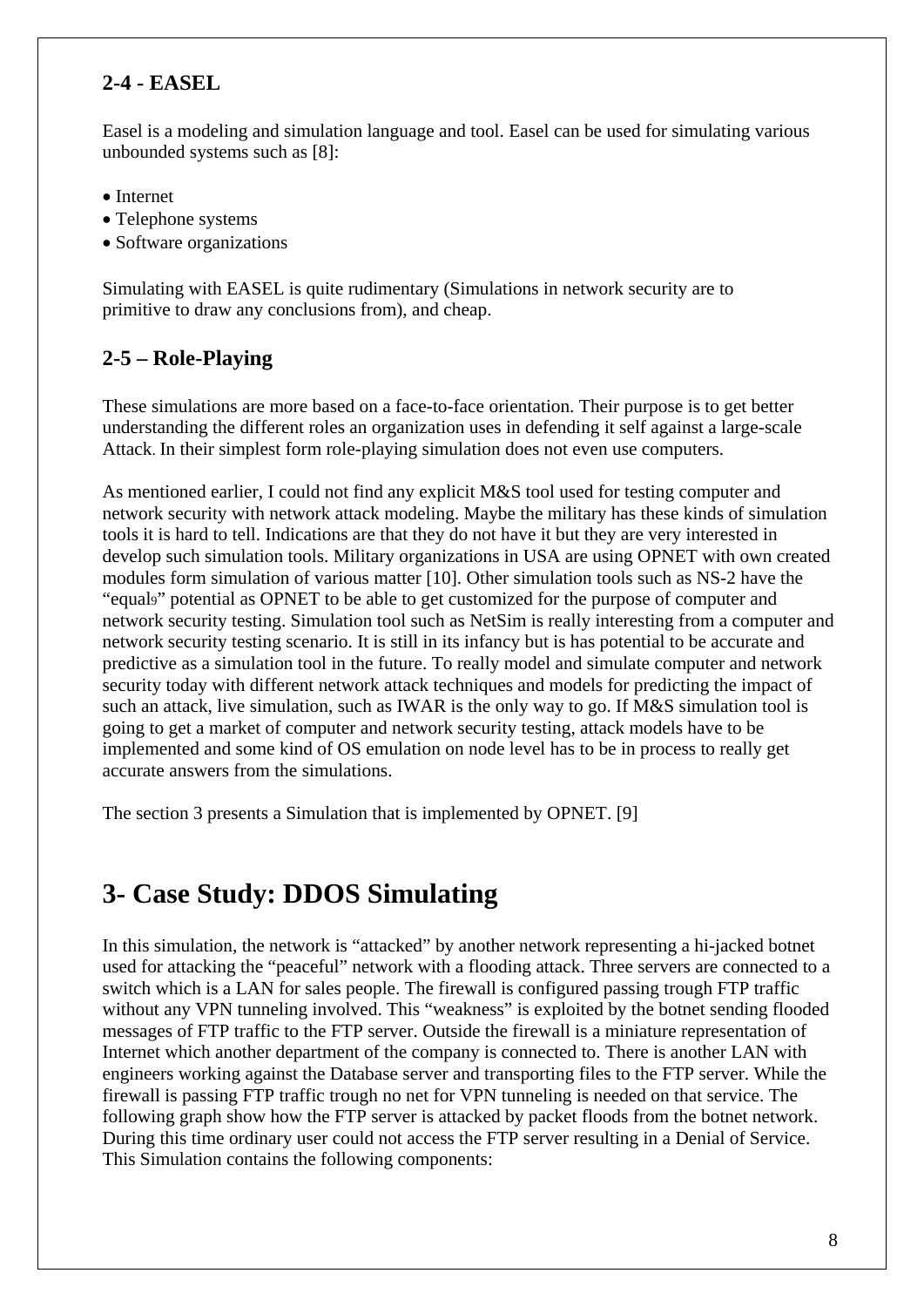### **3 Servers:**

- Web Server (HTTP, Telnet)
- FTP Server (FTP, File print)
- Database Server (Database access)

### **1 Switch:**

• Server Switch (Multiplex the three servers together)

### **3 Routers:**

- LAN Router (Routes traffic from Sales to servers)
- Router MAN A (Routes traffic from Engineers to the LAN)
- Router MAN B: (Routes traffic from the botnet to the LAN)

**1 Firewall**: (Misconfigured firewall passing trough FTP traffic)

### **3 LAN's:**

• Sales (LAN representing 25 people of the sales division using, Database access, Web browsing (HTTP), File Print)

• Engineers (LAN representing 25 people of the engineer division using, Web browsing (HTTP), File Transfer (FTP))

• Botnet (A representation of a hi-jacked botnet attacking the FTP server with FTP flood of packets)

### **1 Internet cloud:** (Representing a WAN)

In the Figure 4, you can see the problem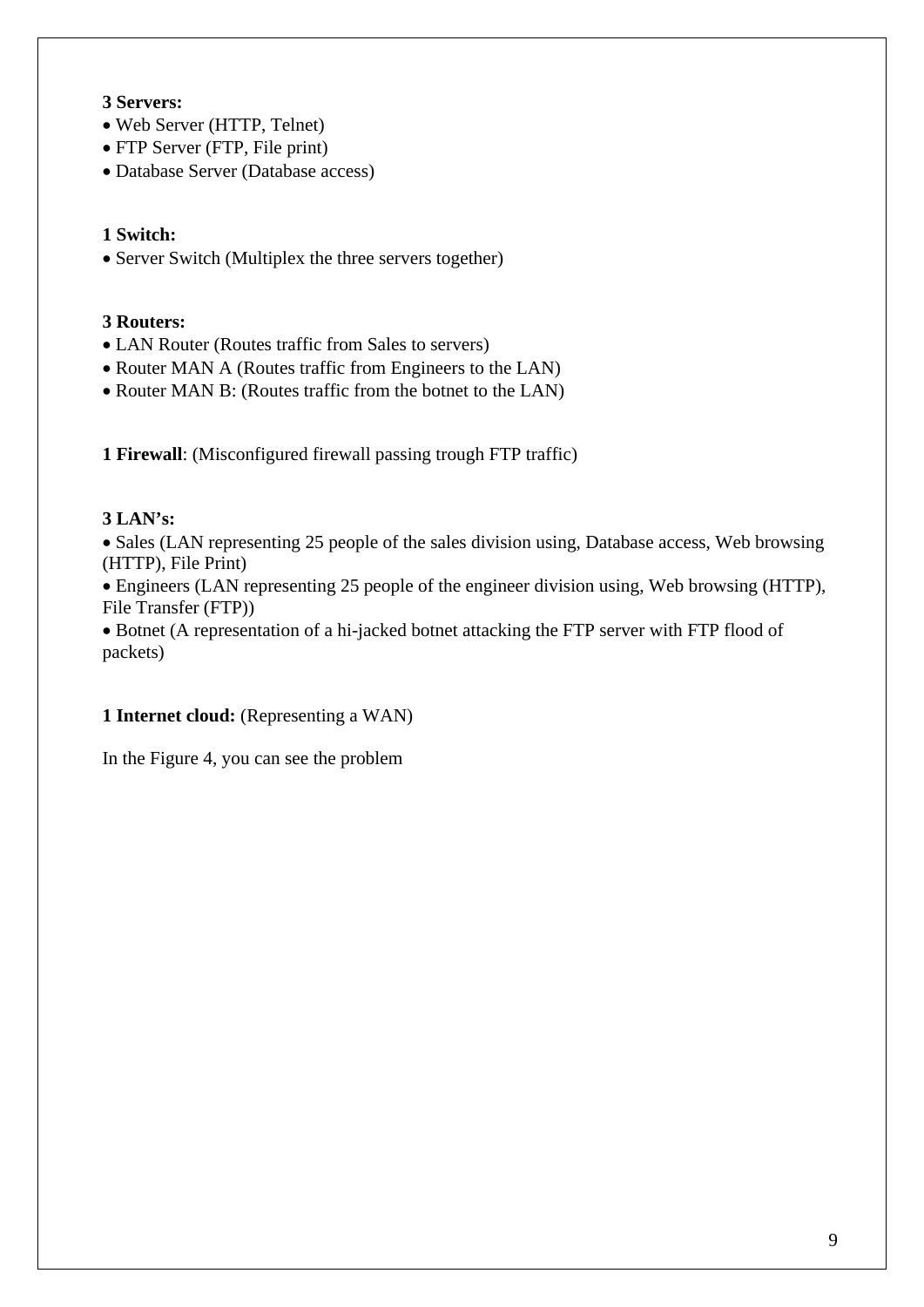## **Figure 4: DDOS Attack- Modeling and Simulation by OPNET**

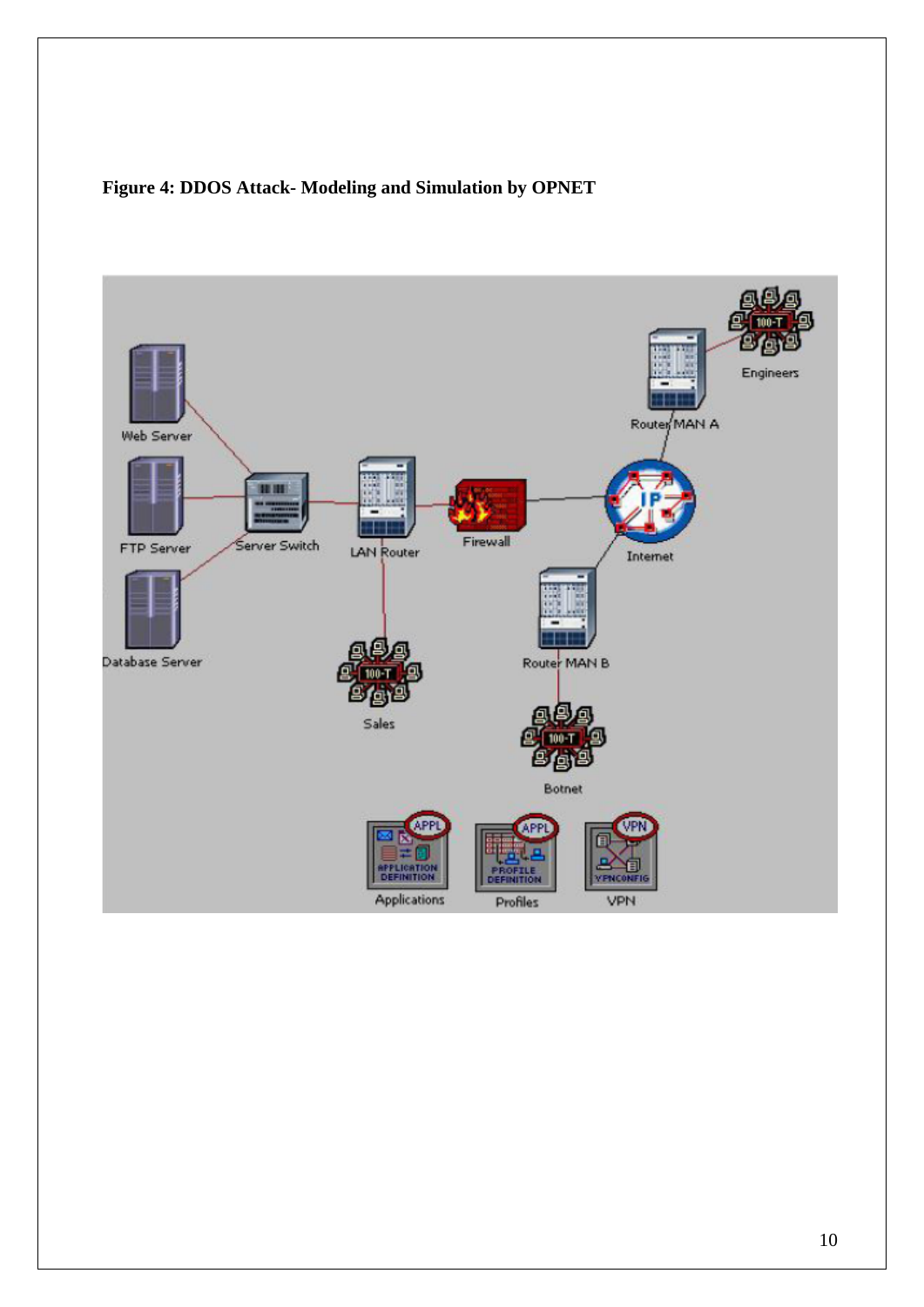



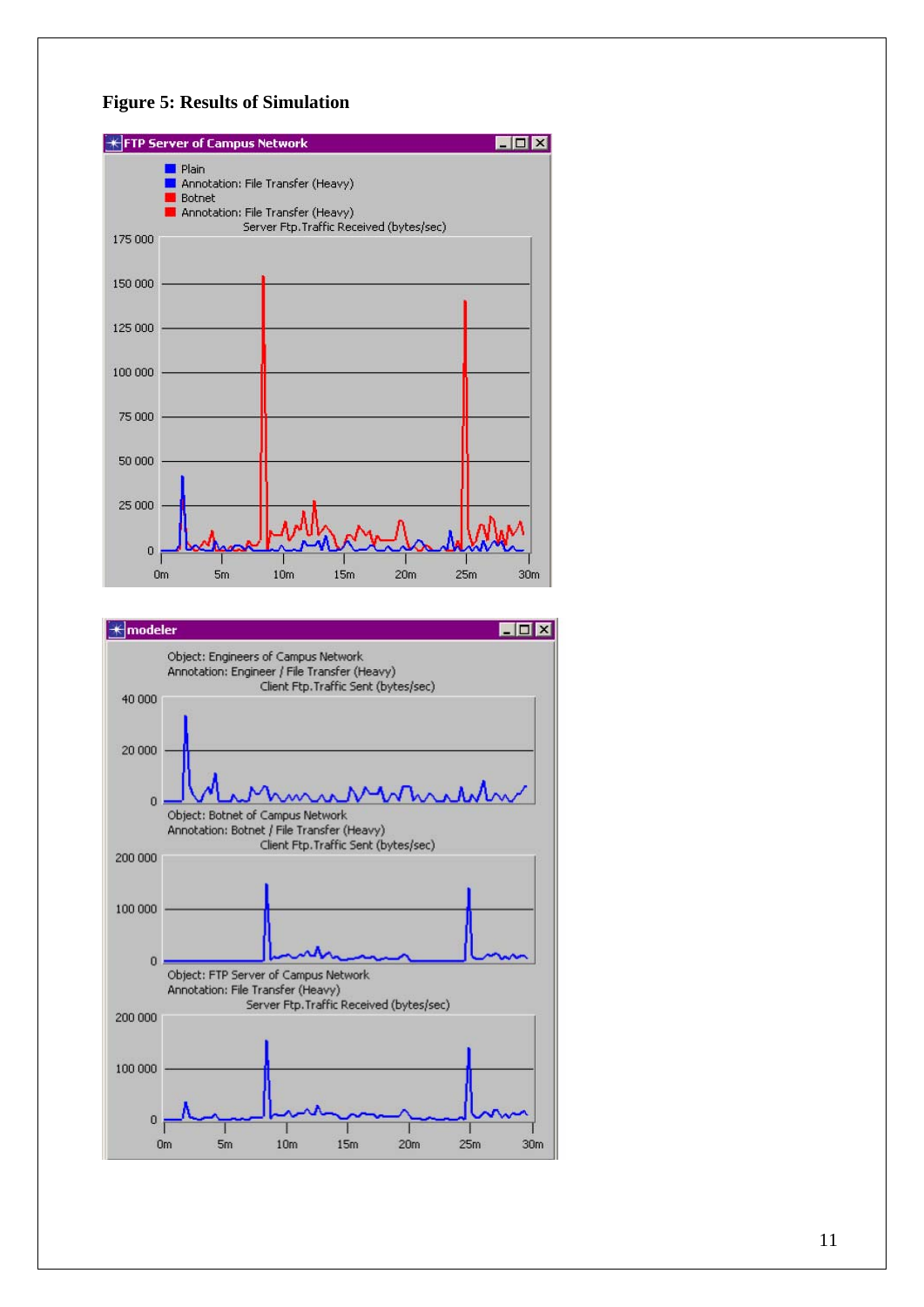The scenario simulates an outside botnet attacking the corporate LAN's FTP Server by flooding it with packages. The botnets simulates 100 of workstations connected together to send TCP/UDP packets on a given interval. The attacks occur two times during the 30 minutes of simulation. The botnet strikes after 500 seconds (~8 minutes) and the next time after 1500 seconds (25minutes). Figure 5a shows the normal traffic pattern on the FTP server in blue and the traffic occurrence when it is attacked in read. Figure 5b shows the traffic from Engineer's LAN at the top, the botnet's traffic in the middle, and the traffic receive at the FTP Server at the bottom.

# **4- Limitations of M&S in the field of IS**

The area of M&S of Information Security has the following limitations:

1- Lack of Verified and Validated Models for Attacks: Virus/Worm Propagations, Buffer Overflow, etc

2- Lack of Verified and Validated Models for Network Traffic (Internet Traffic)

3- Inadequate Models of defense mechanisms such as DOS/DDOS attacks

4- Small changes in input may produce large changes in output therefore the Space is too large to explore.

5- We have no set of commonly accepted metrics to measure phenomena

# **Conclusion**

At first place, Information Security needs a Conceptual Framework for M&S. Simulators can be constructed for deterministic systems such as modeling an OS, while peoples attack techniques/motives can hardly be modeled in the same fashion; because Soft Factors are belong to complex M&S groups. And finally we need better Attack models, and Network Traffic are needed.